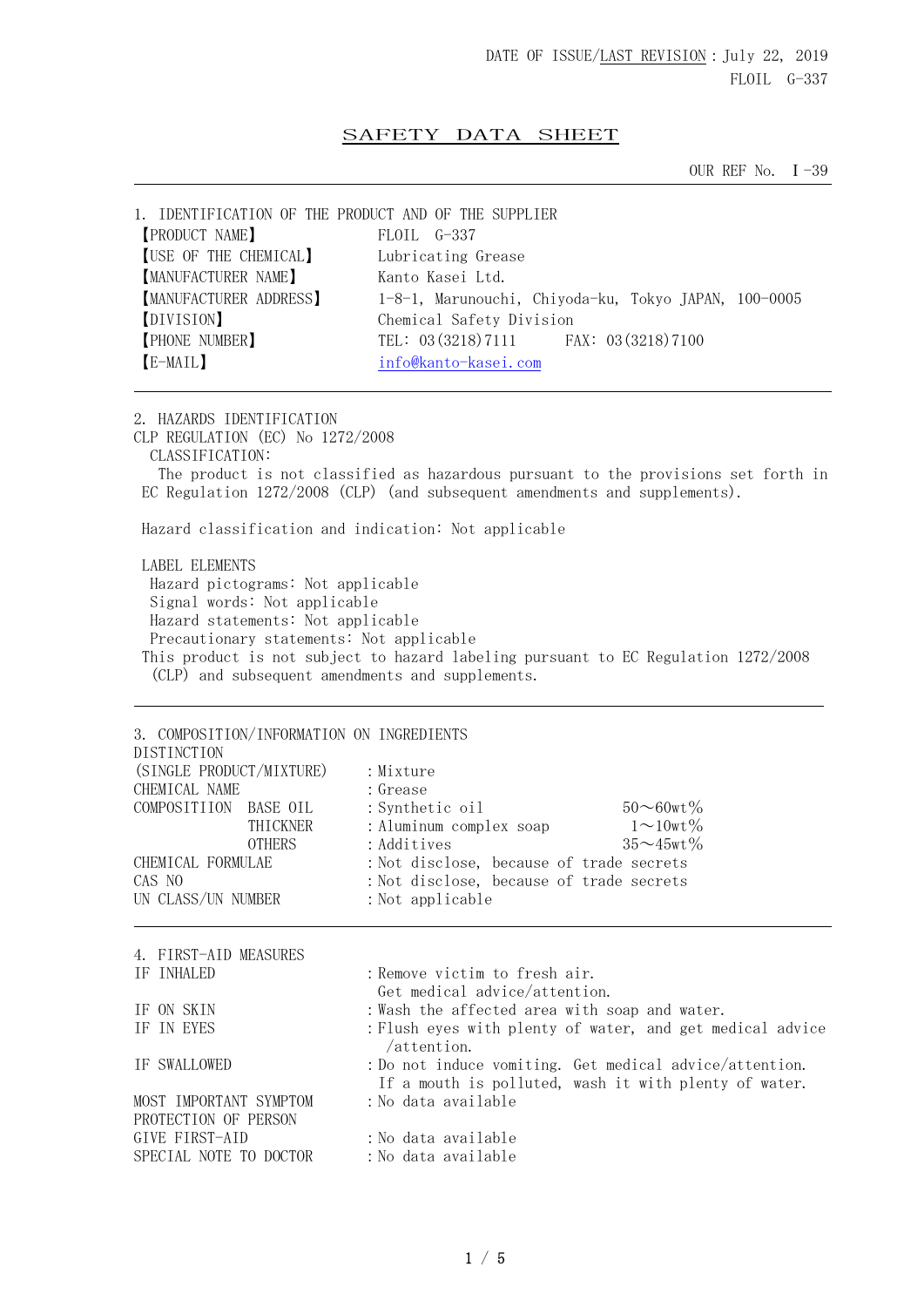| 5. FIRE-FIGHTING MESURES<br>EXTINGUISHING MEDIA                                                                                                                               | : Use spray foam, foam, powder or $CO2$ gas                                                                                                                                                                                                                                                                                                                                                                                                                               |
|-------------------------------------------------------------------------------------------------------------------------------------------------------------------------------|---------------------------------------------------------------------------------------------------------------------------------------------------------------------------------------------------------------------------------------------------------------------------------------------------------------------------------------------------------------------------------------------------------------------------------------------------------------------------|
| FIRST FIRE<br>LARGE-SCALE FIRE<br>UNSUITABLE EXTINGUISHING MEDIA<br>PECULIAR HAZARD STATEMENT<br>PECULIAR EXTINCTION METHOD<br>PROTECTION OF THE PERSON<br>EXTINGUISHIES FIRE | extinguishing media.<br>: Use powder or $CO2$ gas extinguishing media.<br>: Use foam extinguishing media.<br>: Prohibit rod-shaped water injection.<br>: No data available<br>: Cut off combustion source of fire.<br>: Sprinkle water to equipment to cool.<br>: Prohibit to enter to the scene of a fire except staff.<br>: Extinguish fire on the windward side of the fire and<br>not fail to wear protector.                                                         |
| 6. ACCIDENTAL RELEASE MEASURES                                                                                                                                                |                                                                                                                                                                                                                                                                                                                                                                                                                                                                           |
| PERSONAL PRECAUTIONS<br>ENVIRONMENTAL PRECAUTIONS                                                                                                                             | : Always wear protective equipment when working.<br>: Take care not to be drained into river and drain.<br>: If the medicine is used for the sea, it should be<br>what suits the standard in the technology that<br>provides by the transportation ministerial ordinance.                                                                                                                                                                                                 |
| METHODS FOR CONTAINMENT<br>AND CLEANING UP<br>SMALL QUANTITY                                                                                                                  | : Remove source of a fire.<br>: Remove with a spatula or shovel, or absorb with soil,                                                                                                                                                                                                                                                                                                                                                                                     |
| LARGE QUANTITY                                                                                                                                                                | sand or a cloth. Wipe off remainder with a cloth.<br>: Prevent access by roping off the perimeter around<br>the leak. Prevent the spilling grease from spreading<br>with soil and sand. After draining off to a safety<br>area, collect as much as possible into an empty<br>container.                                                                                                                                                                                   |
| AT SEA                                                                                                                                                                        | : Prevent dispersion by creating an oil fence.<br>Scoop up or use adsorption mats to soak up.<br>When chemicals are used, these must comply with<br>technological standards as set down in ministry                                                                                                                                                                                                                                                                       |
| PREVENTION MESURE                                                                                                                                                             | of transport ordinances.                                                                                                                                                                                                                                                                                                                                                                                                                                                  |
| OF SECOND DISASTER                                                                                                                                                            | : Inform promptly a related organization to<br>attempt prevention and the expansion prevention<br>of the accident when leaking.<br>: Remove source of a fire and prepare extinguishing<br>media.                                                                                                                                                                                                                                                                          |
| 7. HANDLING AND STORAGE                                                                                                                                                       |                                                                                                                                                                                                                                                                                                                                                                                                                                                                           |
| <b>HANDLING</b><br>TECHNICAL MESURES                                                                                                                                          | : Avoid contact with flame, sparks and heated objects.<br>Do not allow unnecessary dispersion of vapor.<br>: Take steps to prevent static electricity, and use<br>conductive work clothes and shoes.<br>: Remove completely it in the safety area, if the<br>mechanical equipment are repaired and are processed.<br>: Wear protector, if there is possibility of skin<br>contact or eye contact.<br>: Avoid inhalation of vapor or mist.<br>: Containers must be sealed. |
| <b>NOTES</b>                                                                                                                                                                  | : The vapor from petroleum products builds up easily<br>as it is heavier than air. It is therefore<br>necessary to ensure adequate ventilation and                                                                                                                                                                                                                                                                                                                        |

take care with fire.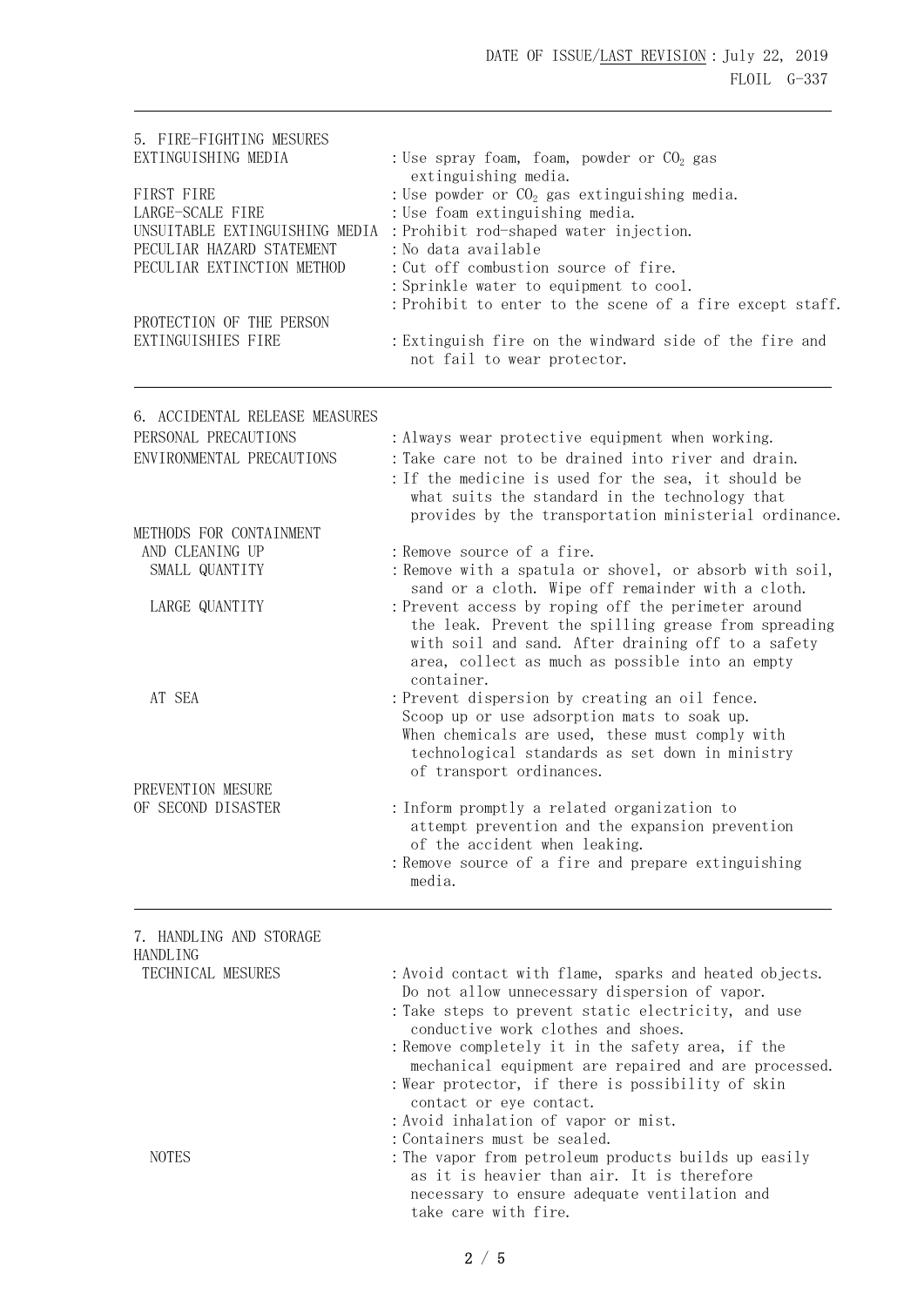| NOTES OF SAFE HANDLING | : Handling should be done at room temperature. Prevent<br>contamination of water and impurities.                        |
|------------------------|-------------------------------------------------------------------------------------------------------------------------|
|                        | : Avoid contact with halogens, strong acids, alkaline<br>substances and oxidants.                                       |
| <b>STORAGE</b>         | : Protect from sunlight. Store in a well-ventilated<br>place.                                                           |
|                        | : Avoid heat, sparks, flames and any build-up of<br>static electricity.                                                 |
|                        | : Electrical equipment used in the storage area must<br>have a non-explosive structure, and devices must<br>be earthed. |
|                        | : Avoid contact and storing with halogens, strong<br>acids, alkaline substances and oxidants.                           |
|                        | : Do not apply pressure to empty containers.                                                                            |
|                        | : Don't cut, weld, heat, or make the hole the container.                                                                |
|                        | Traces might ignite attended with the explosion.                                                                        |

# 8. EXPOSURE CONTROLS/PERSONAL PROTECTION

| EQUIPMENT MESURES        | : If the vapor arises, ventilation equipment or<br>closing of vapor source is needed.         |
|--------------------------|-----------------------------------------------------------------------------------------------|
|                          | : The equipment for washing and the body washing of<br>eyes is set up near the handling area. |
| MANAGEMENT CONCENTRAITON | : Not established                                                                             |
| ALLOWABLE CONCENTRATION  | : Japan Society for Occupational Health(2010)                                                 |
|                          | $3mg/m^3$ (as mist of mineral oil)                                                            |
|                          | : $ACGIH(2010)$                                                                               |
|                          | TWA: $5mg/m^3$ (as mist of mineral oil)                                                       |
| PROTECTION               |                                                                                               |
| RESPIRATORY PROTECTION   | : If necessary, wear hazard mask.                                                             |
| HAND PROTECTION          | : Wear the resistance to oil if coming in contact<br>repeating for a long term.               |
| EYE PROTECTION           | : Wear safety glasses with side shields.                                                      |
| SKIN PROTECTION          | : When contacting for a long time or repeatedly, wear<br>oil resistant ones.                  |
| APPROPRIATE SANITARY     |                                                                                               |
| REQUIREMENT              | : Remove dirty clothes, wash completely and reuse.                                            |

| 9. PHYSICAL AND CHEMICAL PROPERTIES |                                            |
|-------------------------------------|--------------------------------------------|
| APPEARANCE                          | : Semisolid                                |
| COLOR                               | :Light yellowish brown                     |
| <b>ODOR</b>                         | : Slightly odor                            |
| pH                                  | :No data                                   |
| MELTING POINT/FREEZING POINT        | : No data                                  |
| INITIAL BOILING POINT               |                                            |
| AND BOILING                         | :No data                                   |
| FLASH POINT                         | : Over $200^{\circ}$ C (SETA)              |
| UPPER/LOWER FLAMMABILITY            |                                            |
| OR EXPLOSIVE LIMITS                 | : Upper : $7wt\$ lower : $1wt\$ (Base oil) |
| <b>VAPOR PRESSURE</b>               | : No data                                  |
| VAPOR density                       | : No data                                  |
| RELATIVE DENSITY (WATER=1)          | : No data                                  |
| SOLUBILITY                          | : Insoluble<br>: Water                     |
|                                     | Other solvent: Insoluble                   |
| AUTO-IGNITION TEMPERATURE           | :No data                                   |
| DECOMPOSITION TEMPERATURE           | : No data                                  |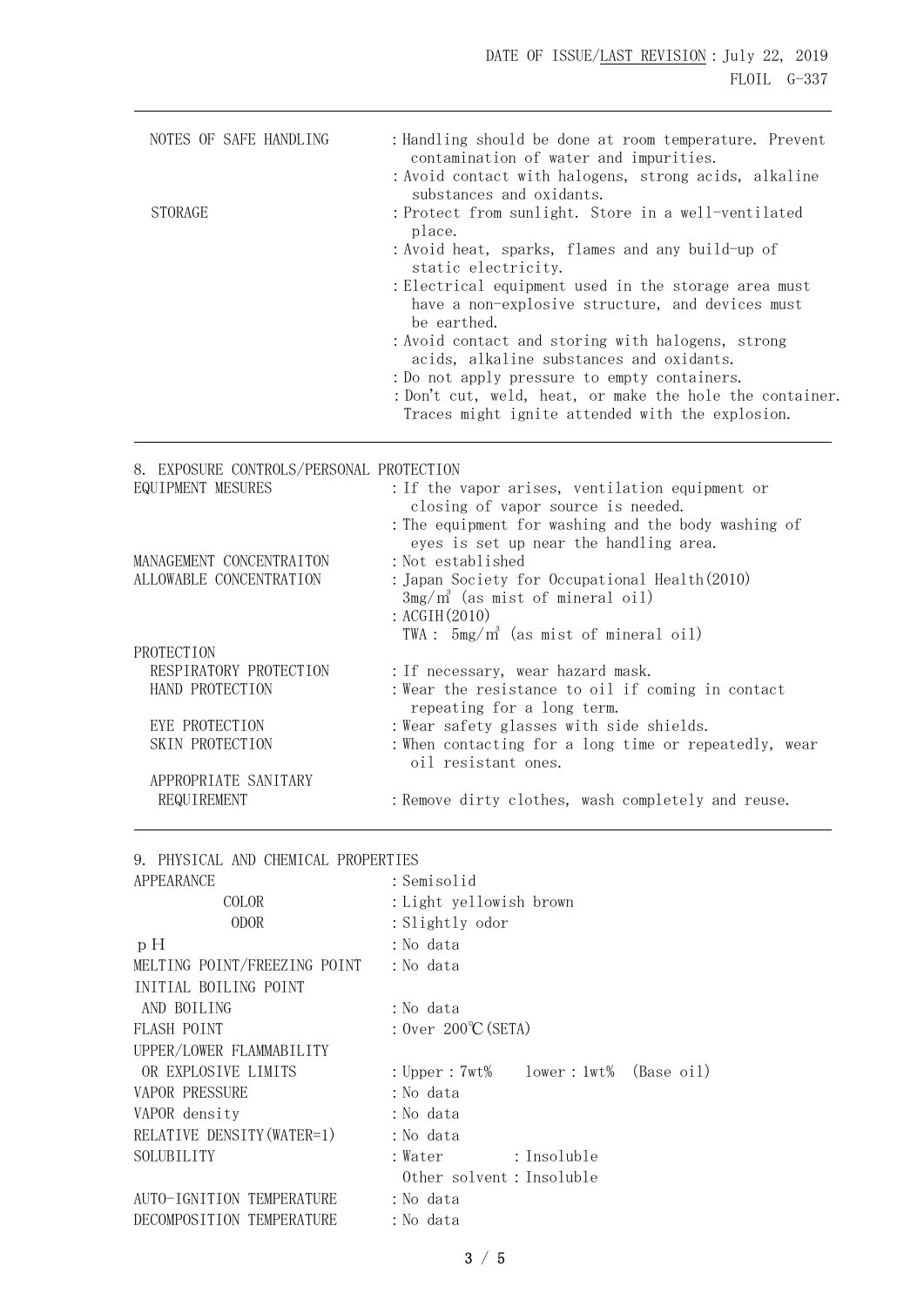| VISCOSITY                                                                                                                                                                                                                                                       | : No data                                                                                                                                                                                                                                                                                     |
|-----------------------------------------------------------------------------------------------------------------------------------------------------------------------------------------------------------------------------------------------------------------|-----------------------------------------------------------------------------------------------------------------------------------------------------------------------------------------------------------------------------------------------------------------------------------------------|
| 10. STABILITY AND REACTIVITY<br>STABILITY<br>POSSIBILITY OF HAZARDOUS<br><b>REACTIONS</b><br>CONDITIONS TO AVOID<br>INCOMPATIBLE MATERIALS<br>HAZARDOUS DECOMPOSITION<br>PRODUCTS<br><b>OTHER</b>                                                               | : Stability at room temperature<br>: Avoid contact with strong acids<br>: Heating, high temperature, and contact hazardous<br>material<br>: Avoid contact with halogens, strong acids, alkaline<br>substances and oxidants.<br>$\colon$ CO<br>:No data available                              |
| 11. TOXICOLOGICAL INFORMATION<br>ACUTE TOXICITY                                                                                                                                                                                                                 | : Oral : rat $LD_{50} \ge 5000$ mg/kg : Not classified<br>Dermal : No data<br>Inhalation (vapor) : No data<br>Inhalation(mist) : No data                                                                                                                                                      |
| SKIN CORROSION/IRRITATION<br>SERIOUS EYE DAMAGE/<br>IRRITATION<br>RESPIRATORY OR SKIN<br>SENSITIZATION<br>GERM CELL MUTAGENICITY<br>CARCINOGENICITY<br>ADDITIVE<br>REPRODUCTIVE TOXICITY<br>STOT-single exposure<br>STOT-repeated exposure<br>ASPIRATION HAZARD | :No data available<br>: No data available<br>: No data<br>: No data available<br>Synthetic oil: IARC, OSHA, NTP, EU, EPA, ACGIH Not established<br>Mineral oil: IARC : Group3<br>:No data available<br>: No data available<br>:No data available<br>: No data available<br>:No data available |
| 12. ECOLOGICAL INFORMATION<br>TOXICITY<br>FISH<br><b>OTHERS</b><br>PERSISTENCE/DEGRADABILITY<br>BIOACCUMULATIVE POTENTIAL<br>MOBILITY IN SOIL<br>OTHER ADVERSE EFFECTS                                                                                          | :No data available<br>:No data available<br>:No data available<br>:No data available<br>: No data available<br>:No data available                                                                                                                                                             |

13. DISPOSAL CONSIDERATIONS

WASTE DISPOSAL METHOD : Consider disposal via licensed waste disposal company. Scrap may be incinerated under properly controlled condition. Follow all regulations in your country.